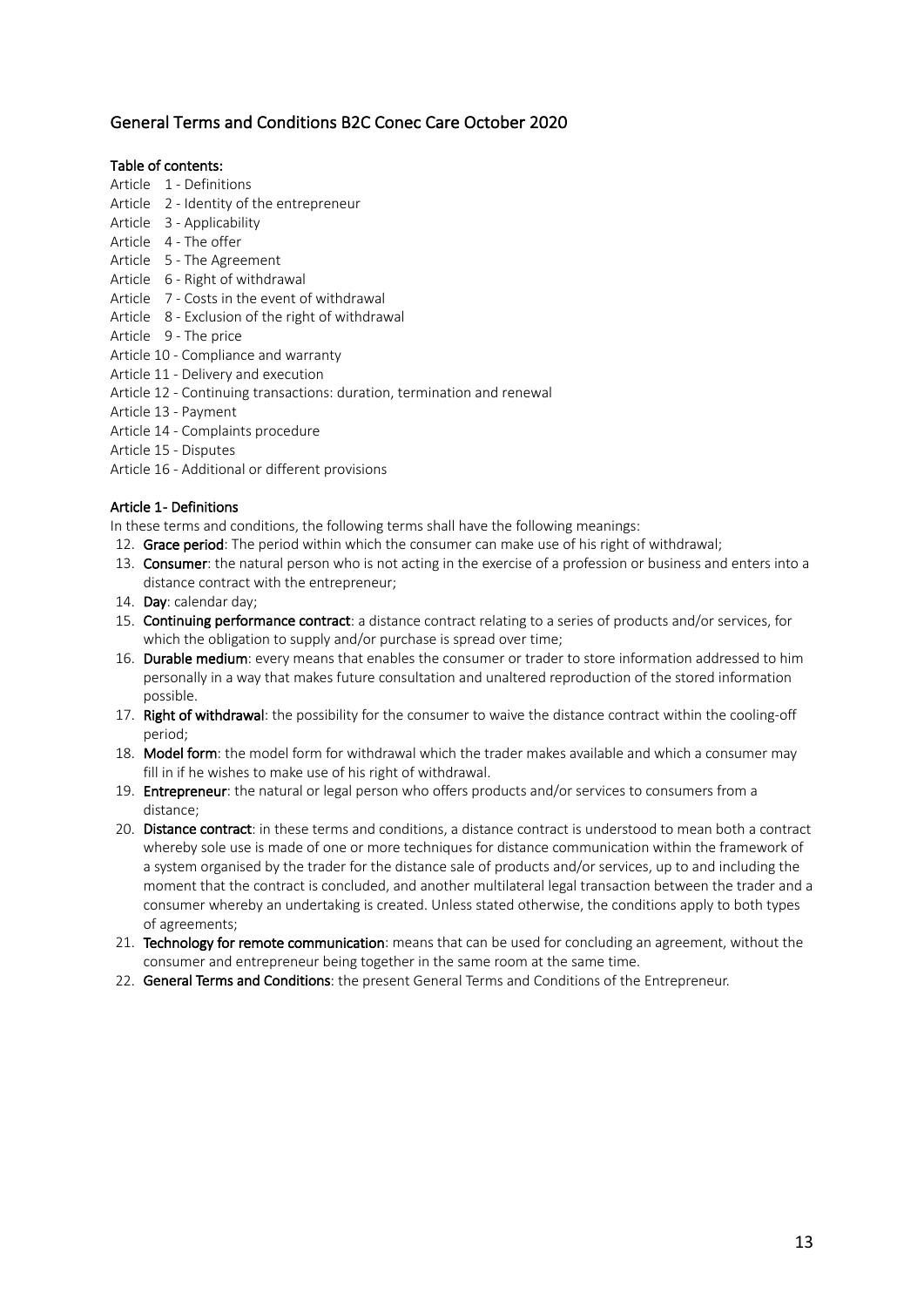# Article 2- Identity of the entrepreneur

Conec Care BV Hondiusstraat 28L, 6827 DE Arnhem Phone number: 085 48 99 400 E-mail address: info@conec.care Chamber of Commerce number: 80306055 Btw-identificatienummer: 8616.24.580.B.01

### Article 3- Applicability

- 8. These general terms and conditions apply to every offer made by the trader and to every distance contract and order that is concluded between the trader and the consumer.
- 9. Before the remote agreement is concluded, the text of these general conditions shall be made available to the consumer. If this is not reasonably possible, before the distance contract is concluded, it will be indicated that the general conditions are available for perusal at the entrepreneur's premises and that they will be sent to the consumer free of charge as soon as possible, at the consumer's request.
- 10. If the distance contract is concluded electronically, then, contrary to the previous paragraph, and before the distance contract is concluded, the text of these general terms and conditions may be made available to the consumer by electronic means in such a way that the consumer can easily store them on a durable data carrier. If this is not reasonably possible, prior to the conclusion of the distance selling agreement, it will be indicated where the general terms and conditions can be viewed electronically and that they will be sent to the consumer free of charge, at his request, either electronically or in some other way.
- 11. In the event that specific product or service conditions apply in addition to these general terms and conditions, the second and third paragraphs apply by analogy and, in the event of conflicting general terms and conditions, the consumer can always invoke the applicable provision that is most favourable to him.
- 12. If one or more provisions in these general terms and conditions are null and void or annulled in part or in full at any time, the agreement and these terms and conditions will remain in force for the rest and the provision in question will be replaced without delay, in mutual consultation, by a provision that approximates the meaning of the original provision as closely as possible.
- 13. Situations not regulated by these general terms and conditions are to be assessed 'in the spirit' of these general terms and conditions.
- 14. Any ambiguity regarding the interpretation or content of one or more provisions of our terms and conditions shall be interpreted "in the spirit" of these terms and conditions.

# Article 4- The offer

- 7. If an offer is of limited duration or is made subject to conditions, this shall be expressly stated in the offer.
- 8. The offer is without obligation. The entrepreneur is entitled to change and adapt the offer.
- 9. The offer contains a complete and accurate description of the products and/or services offered. The description is sufficiently detailed to allow the consumer to properly assess the offer. If the entrepreneur uses images, these are a true reflection of the products and / or services offered. Obvious mistakes or obvious errors in the offer do not bind the entrepreneur.
- 10. All images, specifications and data in the offer are indicative and cannot be a reason for compensation or dissolution of the contract.
- 11. Images of products are a true representation of the products offered. The Entrepreneur cannot guarantee that the colours shown correspond exactly to the actual colours of the products.
- 12. Each offer contains such information that it is clear to the consumer what rights and obligations are attached to accepting the offer. This concerns in particular:
	- o the price including taxes;
	- o any costs of shipment;
	- o the way in which the agreement will be brought about and what actions are required for this;
	- o the applicability or otherwise of the right of withdrawal;
	- o the method of payment, delivery and execution of the agreement;
	- o The period for accepting the offer, or the period within which the entrepreneur guarantees the price;
	- o the level of the rate of distance communication if the costs of using the means of distance communication are calculated on a basis other than the regular basic rate for the means of communication used;
	- o whether the contract is archived after its conclusion and, if so, in what way it can be consulted by the consumer;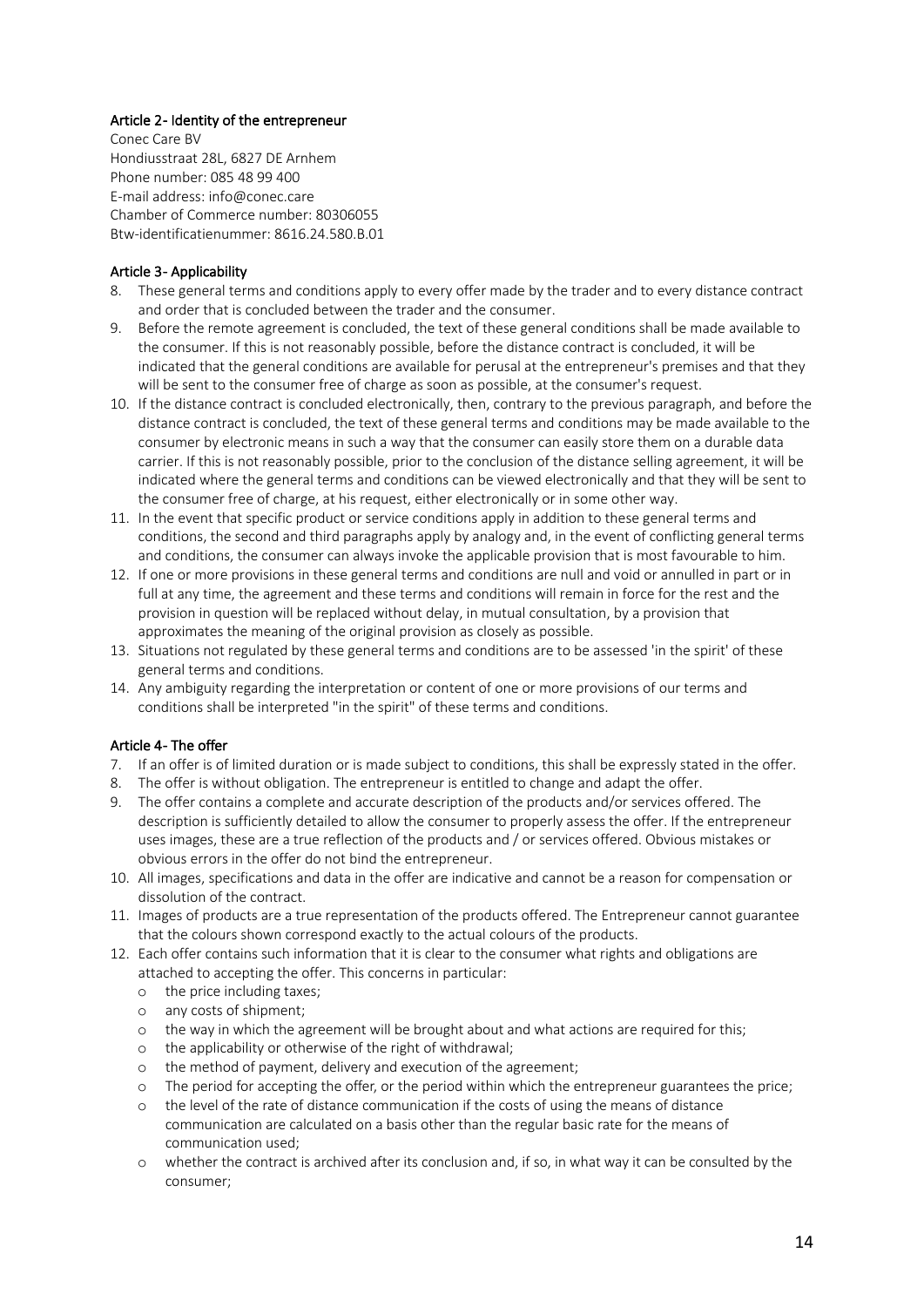- o the way in which the consumer, before concluding the contract, can check the data provided by him in the context of the contract and, if desired, correct them;
- o any other languages besides Dutch in which the agreement may be concluded;
- o the codes of conduct to which the trader is subject and the way in which the consumer can consult these codes of conduct electronically; and
- o the minimum duration of the distance contract in the case of an extended transaction.

### Article 5- The Agreement

- 8. The agreement comes into effect, subject to that which is stipulated in paragraph 4, at the moment at which the consumer accepts the offer and fulfils the conditions laid down.
- 9. If the consumer has accepted the offer electronically, the entrepreneur will immediately confirm receipt of electronic acceptance of the offer. As long as the receipt of this acceptance has not been confirmed by the entrepreneur, the consumer may dissolve the agreement.
- 10. If the agreement is concluded electronically, the entrepreneur will take appropriate technical and organisational measures to secure the electronic transfer of data and will ensure a safe web environment. If the consumer is able to pay electronically, the entrepreneur will take appropriate safety measures.
- 11. The entrepreneur can within legal frameworks acquaint himself with the ability of the consumer to meet his payment obligations, as well as with all those facts and factors that are important for a sound conclusion of the remote agreement. If, on the basis of this investigation, the entrepreneur has good reason not to enter into the agreement, he is entitled to refuse an order or application or to attach special conditions to the implementation.
- 12. The entrepreneur will include the following information with the product or service, in writing or in such a way that the consumer can store it in an accessible manner on a durable data carrier:
	- f. the visiting address of the trader's business establishment where the consumer can lodge complaints;
	- g. the conditions on which and the way in which the Consumer may exercise the right of withdrawal, or a clear statement concerning the exclusion of the right of withdrawal;
	- h. the information on guarantees and existing after-sales services;
	- i. the data included in article 4, paragraph 3 of these conditions, unless the entrepreneur has already provided the consumer with these data before the implementation of the agreement;
	- j. the requirements for cancelling the agreement if the agreement has a duration of more than one year or is indefinite.
- 13. In the event of an extended transaction, the provision in the previous paragraph shall apply only to the first delivery.
- 14. Every agreement is entered into under the suspensive conditions of sufficient availability of the products concerned.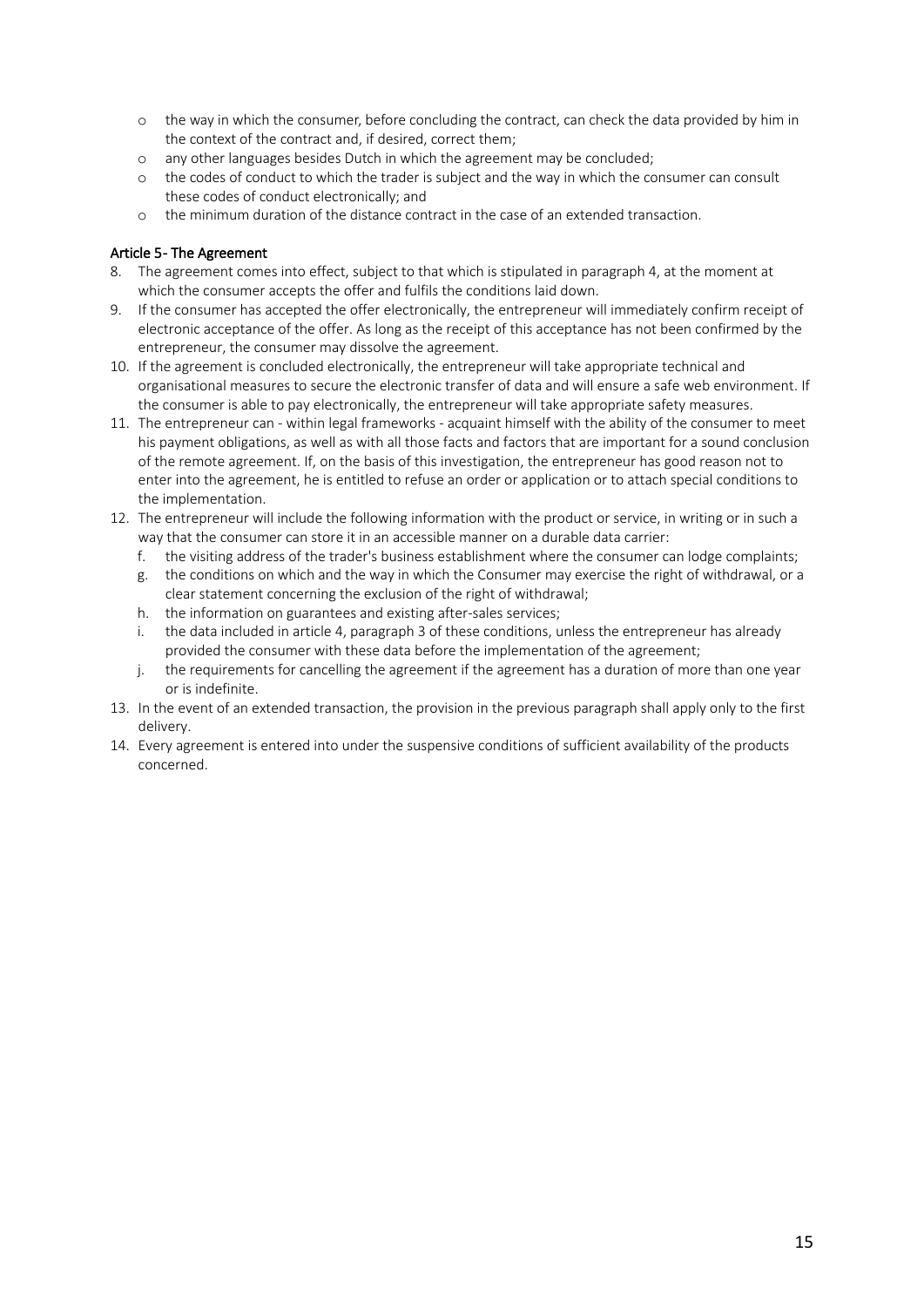# Article 6- Right of withdrawal (only applicable to distance contracts)

*On delivery of products:*

- 7. When purchasing products, the consumer has the possibility of dissolving the contract, without giving reasons, during a period of 14 days. This cooling off period commences on the day after receipt of the product by the consumer or a previously designated by the consumer and the entrepreneur announced representative.
- 8. During the cooling-off period, the consumer will treat the product and its packaging with care. He will only unpack or use the product to the extent necessary to judge whether he wishes to keep the product. If he exercises his right of withdrawal, he will return the product with all accessories and - if reasonably possible in the original condition and packaging to the entrepreneur, according to the entrepreneur provided reasonable and clear instructions.
- 9. When the consumer wishes to make use of his right of withdrawal, he is obliged to make this known to the entrepreneur within 14 days after receipt of the product. The consumer must make this known by means of the model form. After the consumer has made known that he wishes to make use of his right of withdrawal, the customer must return the product within 14 days. The consumer must prove that the delivered goods have been returned on time, for example by means of a proof of posting.
- 10. If, after the expiry of the periods specified in paragraphs 2 and 3, the customer has not made known his intention to make use of his right of withdrawal or has not returned the product to the entrepreneur, the purchase is a fact.

*In case of provision of services:*

- 11. When providing services, the consumer has the option of dissolving the contract without giving reasons for a period of at least 14 days starting on the day of entering into the contract.
- 12. To make use of his right of withdrawal, the consumer will follow the reasonable and clear instructions provided by the entrepreneur at the time of the offer and/or at the latest at the time of delivery.

### Article 7- Costs in case of withdrawal (as referred to in Article 6)

- 5. If the consumer makes use of his right of withdrawal, he shall bear no more than the cost of returning the goods.
- 6. If the consumer has paid an amount, the entrepreneur will refund this amount as soon as possible, but at the latest within 14 days after the withdrawal. This is subject to the condition that the product has already been received by the merchant or that conclusive proof of the complete return can be provided. The refund will be made via the same payment method used by the consumer, unless the consumer explicitly agrees to a different payment method.
- 7. If the product is damaged due to careless handling by the consumer himself, the consumer is liable for any reduction in value of the product.
- 8. The consumer cannot be held liable for any reduction in the value of the product if the trader has not provided all the information required by law regarding the right of withdrawal; this must be done prior to conclusion of the purchase contract.

# Article 8- Exclusion of the right of withdrawal (as referred to in Article 6)

- 4. The entrepreneur can exclude the consumer from the right of withdrawal for products as described in paragraph 2 and 3. The exclusion of the right of withdrawal applies only if the entrepreneur has clearly stated this in the offer, at least in good time before concluding the agreement.
- 5. Exclusion of the right of withdrawal is only possible for products:
	- i. that have been realised by the entrepreneur according to the specifications of the consumer;
	- j. which are clearly personal in nature;
	- k. which cannot be returned due to their nature;
	- l. which may deteriorate or age rapidly;
	- m. whose price is subject to fluctuations in the financial market over which the entrepreneur has no influence;
	- n. for individual newspapers and magazines;
	- o. for audio and video recordings and computer software of which the consumer has broken the seal;
	- p. for hygienic products of which the consumer has broken the seal.
- 6. Exclusion of the right of withdrawal is only possible for services:
	- d. concerning accommodation, transport, catering or leisure activities to be performed on a certain date or during a certain period;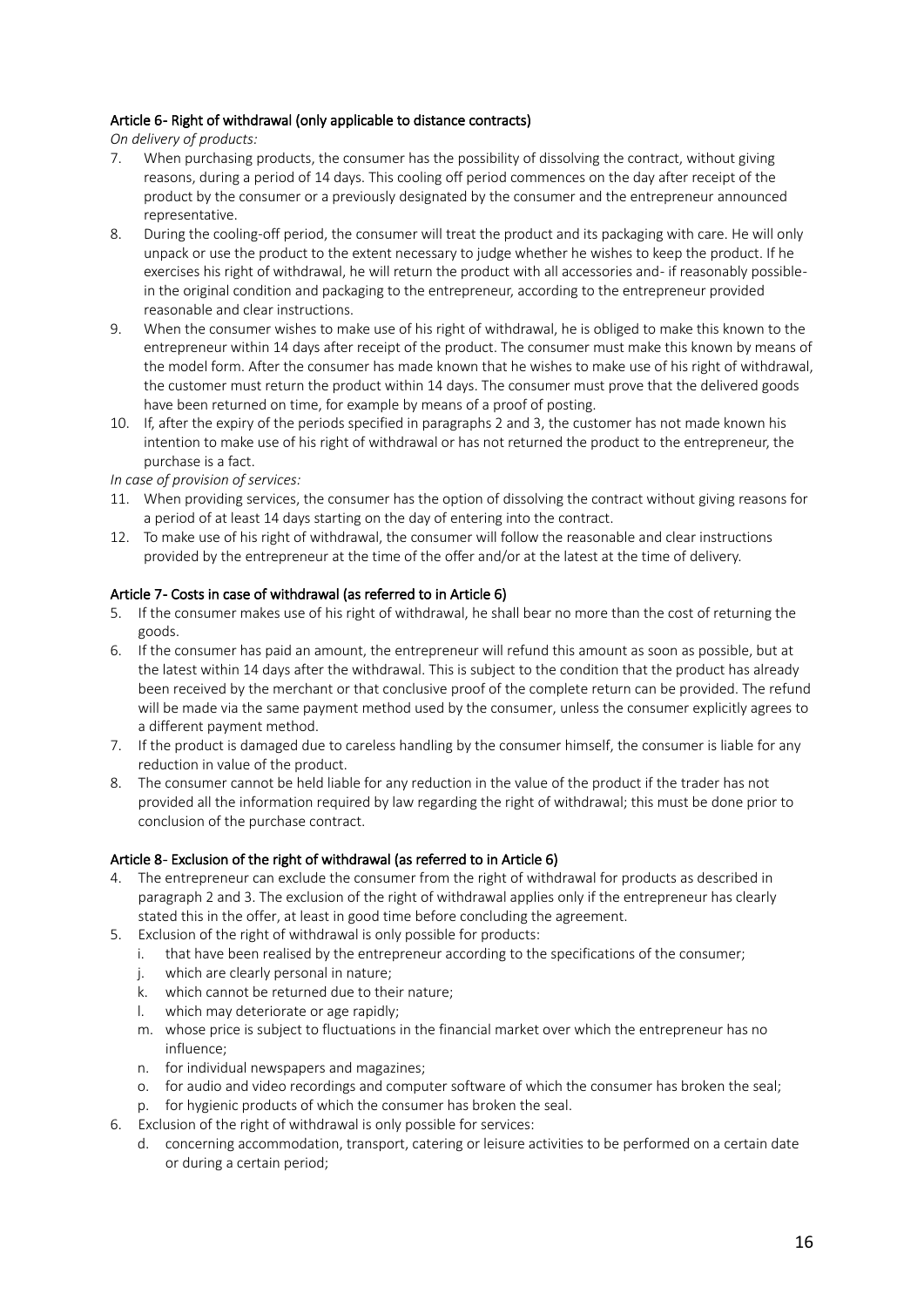- e. of which the delivery has started with the express consent of the consumer before the period for reflection has expired;
- f. on betting and lotteries.

### Article 9- The price

- 7. During the validity period mentioned in the offer, the prices of the products and/or services offered will not be increased, except for price changes due to changes in VAT rates.
- 8. Contrary to the previous paragraph, the Entrepreneur may offer products or services whose prices are subject to fluctuations in the financial market that are beyond the Entrepreneur's control, at variable prices. This link to fluctuations and the fact that any prices mentioned are recommended prices will be mentioned with the offer.
- 9. Price increases within 3 months after the conclusion of the agreement are only allowed if they are the result of statutory regulations or provisions.
- 10. Price increases from 3 months after the conclusion of the contract are only allowed if the entrepreneur has stipulated it and:

a. they are the result of statutory regulations or provisions; or

b. the consumer is authorised to terminate the contract on the day on which the price increase takes effect.

- 11. The prices mentioned in the offer of products or services include VAT.
- 12. All prices are subject to printing and typesetting errors. No liability is accepted for the consequences of misprints and typesetting errors. In the event of misprints, the Entrepreneur is not obliged to deliver the product at the incorrect price.

### Article 10- Compliance and Warranty

- 6. The trader guarantees that the products and/or services fulfill the contract, the specifications stated in the offer, the reasonable requirements of reliability and/or serviceability and the statutory provisions and/or government regulations that existed on the date that the contract was concluded. If agreed, the entrepreneur also guarantees that the product is suitable for other than normal (non-commercial) use.
- 7. A guarantee provided by the trader, manufacturer or importer does not affect the legal rights and claims that the consumer may assert against the trader on the basis of the contract.
- 8. Any defects or wrongly delivered products must be reported to the entrepreneur in writing within 4 weeks of delivery. The products must be returned in their original packaging and in new condition.
- 9. The entrepreneur's guarantee period corresponds to the manufacturer's guarantee period. However, the trader is never responsible for the ultimate suitability of the products for each individual application by the consumer, nor for any advice regarding the use or application of the products.
- 10. The guarantee does not apply if:
	- o The consumer has repaired and/or modified the delivered products himself or has had them repaired and/or modified by third parties;
	- o The delivered products have been exposed to abnormal conditions or have otherwise been handled carelessly or contrary to the instructions of the entrepreneur and/or on the packaging;
	- o The inadequacy is wholly or partially the result of regulations which the government has laid down or will lay down with regard to the nature or quality of the materials used.

#### Article 11- Delivery and execution

- 8. The entrepreneur will take the greatest possible care when receiving and carrying out orders for products and when assessing applications for the provision of services.
- 9. The place of delivery is the address which the consumer has made known to the company.
- 10. Subject to what is stated in paragraph 4 of this article, the company will execute accepted orders expeditiously but not later than within 30 days, unless the consumer has agreed to a longer delivery period. If the delivery has been delayed, or if an order cannot be filled or can be filled only partially, the Consumer shall be informed about this within 30 days after the order was placed. In that case, the consumer has the right to dissolve the agreement free of charge. The consumer is not entitled to compensation.
- 11. All delivery periods are indicative. The consumer cannot derive any rights from any delivery dates mentioned. Exceeding a term does not entitle the consumer to compensation.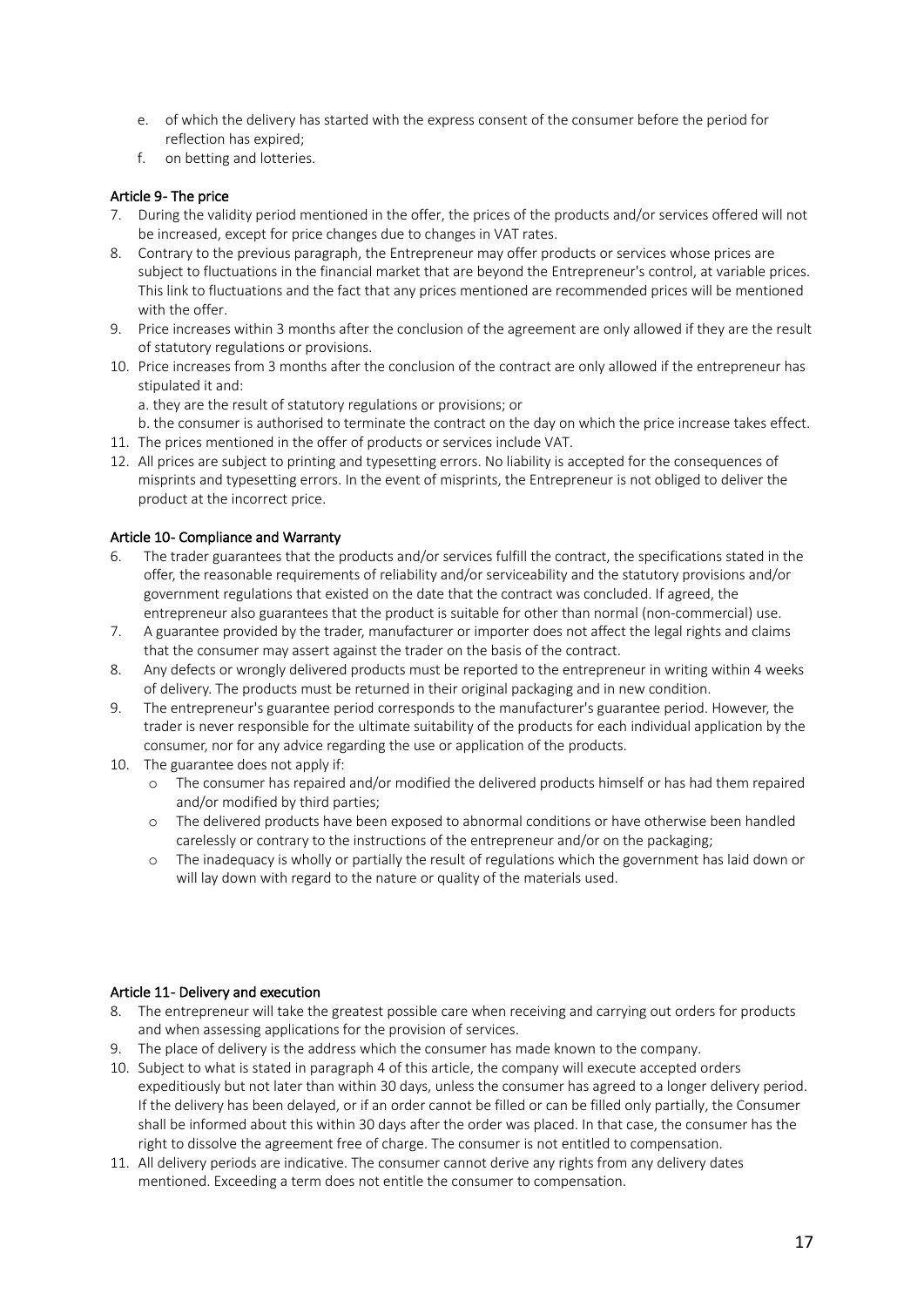- 12. In case of dissolution in accordance with paragraph 3 of this article, the entrepreneur will refund the amount paid by the consumer as soon as possible, but at the latest within 14 days after dissolution.
- 13. If delivery of an ordered product turns out to be impossible, the entrepreneur will make an effort to provide a replacement article. The fact that a replacement article is being delivered will be reported in a clear and comprehensible manner, at the latest upon delivery. The right of withdrawal cannot be excluded with replacement articles. The cost of any return shipment shall be borne by the entrepreneur.
- 14. The risk of damage and/or loss of products rests with the entrepreneur up to the moment of delivery to the consumer or a previously designated and notified to the entrepreneur representative, unless otherwise expressly agreed.

# Article 12- Continuing transactions: duration, termination and renewal

### *Termination*

- 9. The consumer may terminate a contract for an indefinite period, which extends to the regular delivery of products (including electricity) or services at any time, subject to the agreed termination rules and a notice of up to one month.
- 10. The consumer may terminate a fixed-term contract that was concluded for the regular supply of products (including electricity) or services at any time at the end of the fixed term in compliance with the applicable termination rules and a period of notice that does not exceed one month.
- 11. The consumer may terminate the contracts referred to in the previous paragraphs:
	- o Termination at any time and not be limited to termination at a specific time or in a specific period;
		- o At least terminate them in the same manner as they were entered into by him;
	- o Always terminate with the same notice as the entrepreneur has stipulated for himself. \

### *Extension*

- 12. A contract for a definite period of time, which extends to the regular delivery of products (including electricity) or services, may not be tacitly extended or renewed for a definite period of time.
- 13. Contrary to the previous paragraph, a fixed-term contract that has been concluded for the regular supply of daily or weekly newspapers and magazines may be tacitly renewed for a maximum period of three months, if the consumer has the right to terminate this renewed contract at the end of the renewal period, with a period of notice that does not exceed one month.
- 14. A fixed-term contract that has been concluded for the regular supply of products or services may only be automatically prolonged for an indefinite period of time if the consumer has at all times the right to terminate, with a period of notice that does not exceed one month and a period that does not exceed three months if the contract is to regularly supply daily or weekly newspapers or magazines, but less than once a month.
- 15. An agreement with a limited duration for the regular supply, by way of introduction, of daily or weekly newspapers and magazines (trial or introductory subscription) shall not be tacitly continued and shall end automatically at the end of the trial or introductory period.

#### *Duration*

16. If a contract has a duration of more than one year, after one year the consumer may at any time terminate with a notice of up to one month, unless reasonableness and fairness dictate otherwise.

# Article 13- Payment

- 4. As far as no other date has been agreed, sums payable by the consumer should be paid within 7 working days after the start of the reflection period, as referred to in article 6, paragraph 1. In case of an agreement for the provision of a service, this period starts after the consumer has received the confirmation of the agreement.
- 5. The consumer has the duty to immediately report inaccuracies in payment data provided or mentioned to the entrepreneur.
- 6. In case of non-payment on the part of the consumer, and subject to legal restrictions, the entrepreneur is entitled to charge the consumer for any reasonable costs made known to the consumer in advance.

# Article 14 - Complaints procedure

- 8. The entrepreneur has a sufficiently publicised complaints procedure and deals with the complaint in accordance with this complaints procedure.
- 9. Complaints about the execution of the contract must be submitted to the entrepreneur within 7 days, fully and clearly described, after the consumer has found the defects.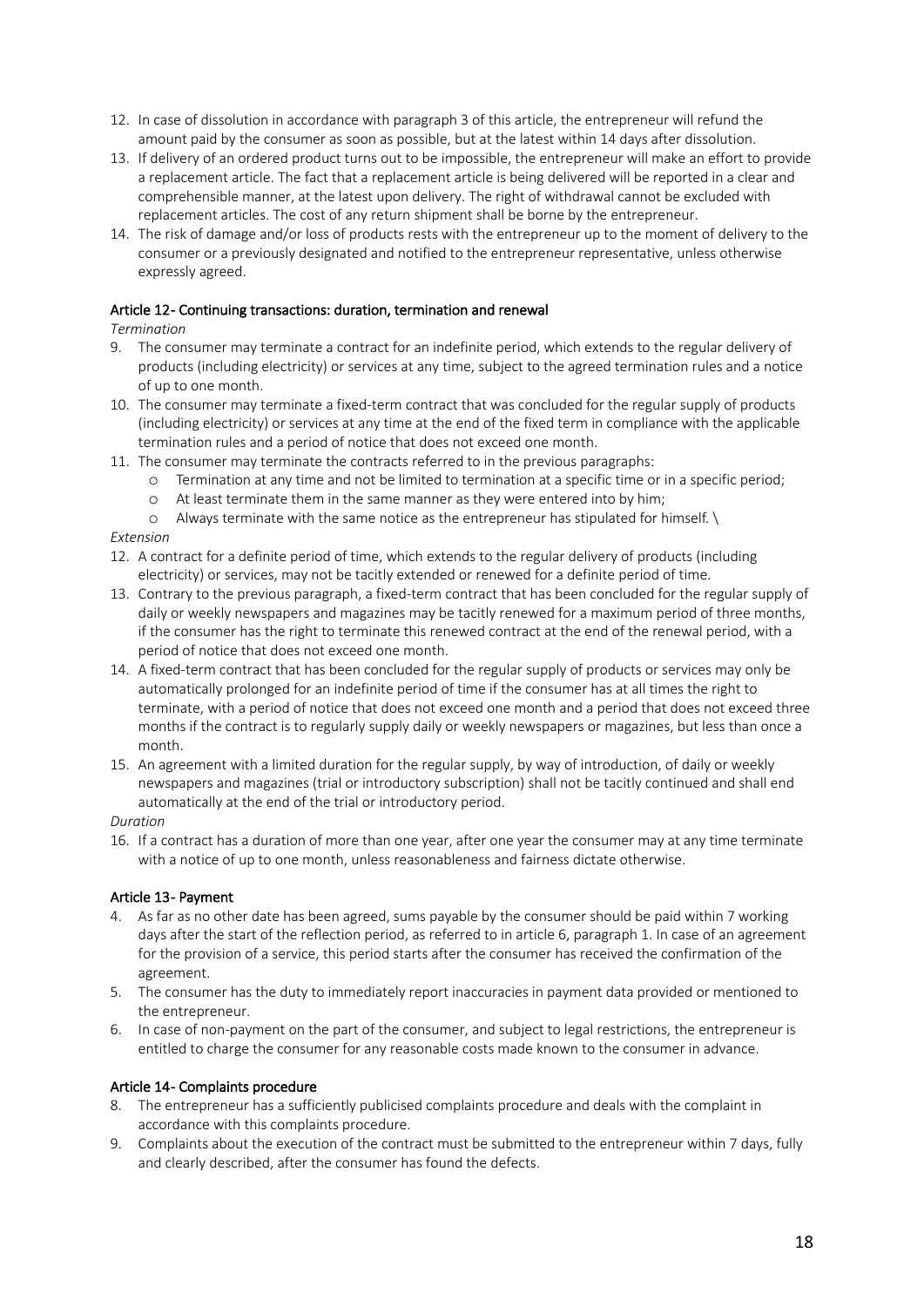- 10. Complaints submitted to the entrepreneur shall be answered within a period of 14 days, calculated from the date of receipt. If a complaint requires a foreseeably longer processing time, the entrepreneur will respond within the period of 14 days with a message of receipt and an indication of when the consumer can expect a more detailed answer.
- 11. If the complaint cannot be solved in mutual consultation, a dispute arises that is subject to the dispute settlement procedure.
- 12. In case of complaints, a consumer should first turn to the entrepreneur. If the web shop is affiliated with Stichting WebwinkelKeur and complaints cannot be resolved by mutual agreement, the consumer should contact Stichting WebwinkelKeur (www.webwinkelkeur.nl), which will mediate free of charge. Check whether this web shop has a current membership via https://www.webwinkelkeur.nl/leden/. If there is still no solution, the consumer has the possibility to let his complaint be handled by the independent dispute commission appointed by Stichting WebwinkelKeur, the verdict of which is binding and both entrepreneur and consumer agree to this binding verdict. To submit a dispute to this dispute committee are costs that consumers must pay to the committee. It is also possible to submit complaints via the European ODR platform (http://ec.europa.eu/odr).
- 13. A complaint does not suspend the Entrepreneur's obligations, unless the Entrepreneur indicates otherwise in writing.
- 14. If a complaint is found to be justified by the trader, the trader will, at his discretion, either replace or repair the delivered products free of charge.

### Article 15- Disputes

- 3. Only Dutch law applies to agreements between the entrepreneur and the consumer to which these general terms and conditions apply. Even if the consumer lives abroad.
- 4. The Vienna Sales Convention shall not apply.

### Article 16 - Additional or different provisions

Additional provisions or provisions that deviate from these general terms and conditions may not be to the detriment of the consumer and must be recorded in writing or in such a way that the consumer can store them in an accessible manner on a long-term data carrier.